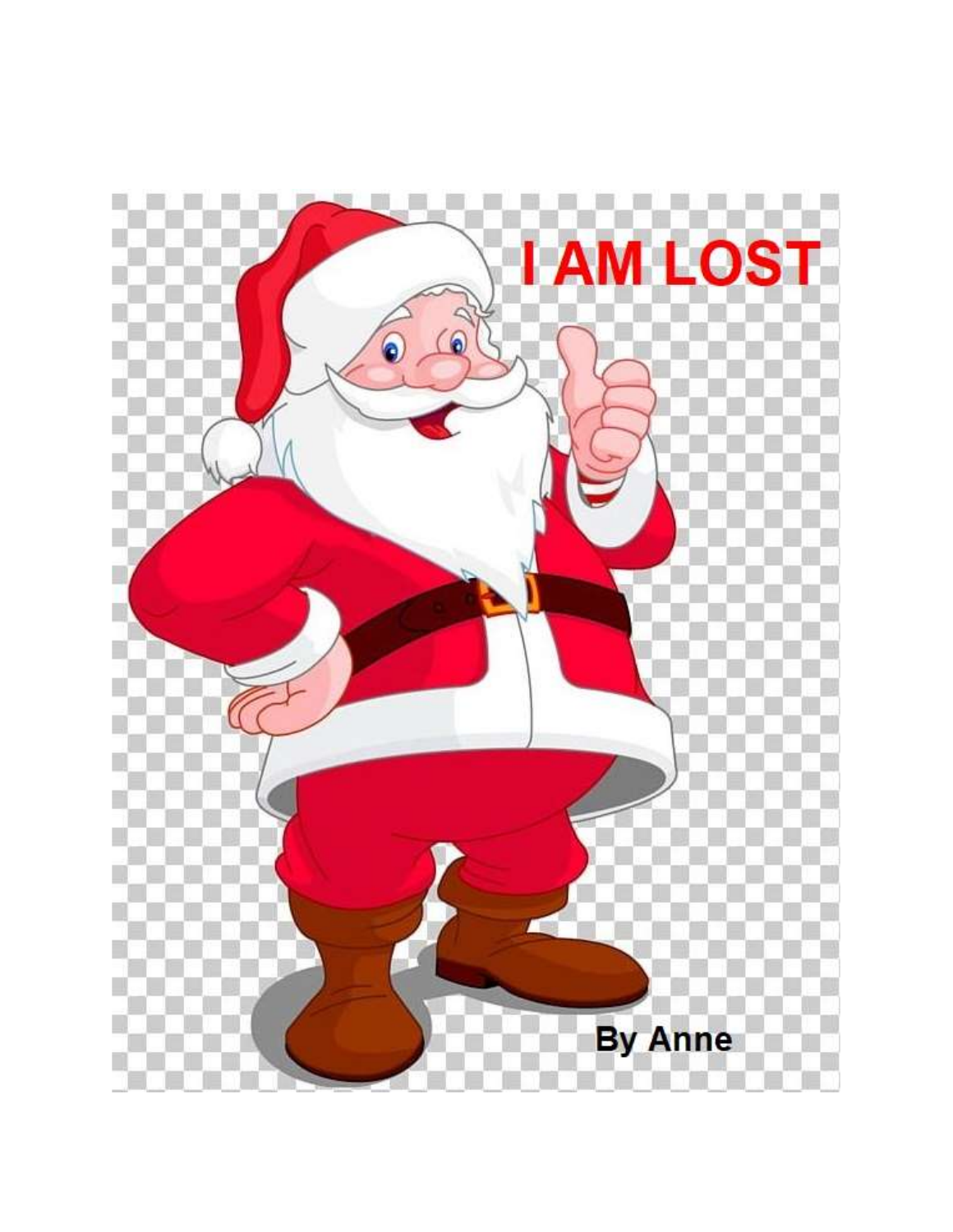## **I AM LOST**

I am lost. Where am I? I am confused. Will I ever find my way? It's dark. I'm lost. It's very dark.

Wait! Things are beginning to lighten up. I see a window. I see the round moon. And there's Santa's sleigh crossing the round moon. And what's that—a moon beam a moon beam going from the moon to this window. And Santa with his sleigh of eight reindeer are sliding down the moon beam. And look at Rudolph the red-nosed reindeer in front of all the others.

They stop at this window.

"Jump in," says Santa. "We have work to do and we need you."

"Why me?" say I.

"Because," says Santa.

"Why because? Because why?"

"Just because."

So I jump in the sleigh. And it's a sleigh full of presents. Next thing I know, we are in Mexico. We are at an orphanage. We have pink wrapped presents for the little girls and blue wrapped presents for the little boys. And if you look around before giving the children their presents, you will see no one has any toys.

"Come, come children. Come get your presents," says Santa.

"Let's go get our presents," say the children.

"I love this," says a little girl after unwrapping her present. "I love this doll. It's a Raggedy Ann doll. I love it. Thank you Santa."

"And I love my present," says a little boy after unwrapping his present. "It's a soccer ball. Just what I wanted."

"Well, I'm glad all of you love your presents," says Santa.

"All the girls got Raggedy Ann dolls and all the boys got soccer balls," continued Santa. "But you can switch around for a while and play with each other's presents. But right now let's enjoy a nice hot meal."

"Yay," yell the children. "Thank you Santa."

And they all sit down to eat.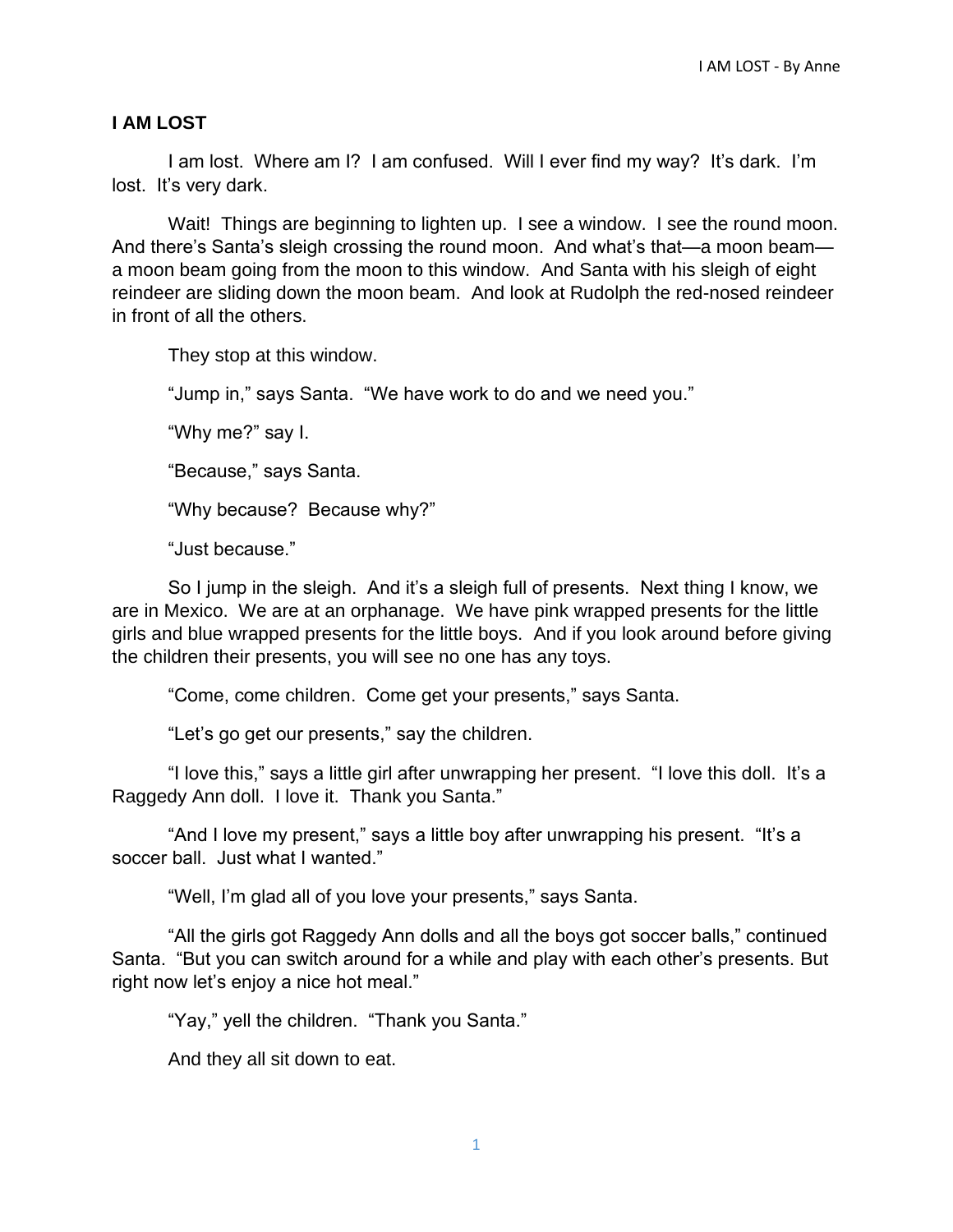I open my eyes right before the alarm goes off. Ring... I shut off the alarm and get out of bed. What a dream!

"There is so much hunger in this world," I say to myself. "Not just for food but for recognition and for love. How can I help make this world a better place? Don't know. I'll try and think of something. Meanwhile, I'll think of getting to work on time."

I get ready for work and then off I go.

I work at the daycare center. I go there because I love to be with children. I'm the only one working there who doesn't have children. But I consider the children there, my children. And they ARE my children when they are with me and I am taking care of them.

"Hi Doris, hi Sally, hi Mark," I say as I am walking through the door.

"Oh here is Andy," I say as Andy's father brings him in.

"Bye Daddy," says Andy. But Andy's father doesn't answer him. He is too busy talking on his phone.

"Hi Andy," I say, "How's my little man today?"

"I'm fine," says Andy.

"Let's sit down at the table," I say to all the children. "Let's have breakfast."

As usual daycare is wonderful. We are three teachers and twenty children. We all enjoy our time together.

After breakfast we all go out in the yard to play.

"Louise," Larry says to me, "can you push me on the swing?

"Sure, Larry."

"I love to go up in the swing," says Larry, "and see all the houses and backyards and blue sky and white clouds. Then come down and see the green grass and yellow dandelions."

"Yes, Larry," I say. "Come, let's go on the swing and have an adventure."

Swing, swing, swing—I push Larry on the swing. We are both content.

After a while Andy comes up to me.

"Louise," says Andy, "can Larry go on the seesaw with me?"

"Ask Larry," I say to Andy.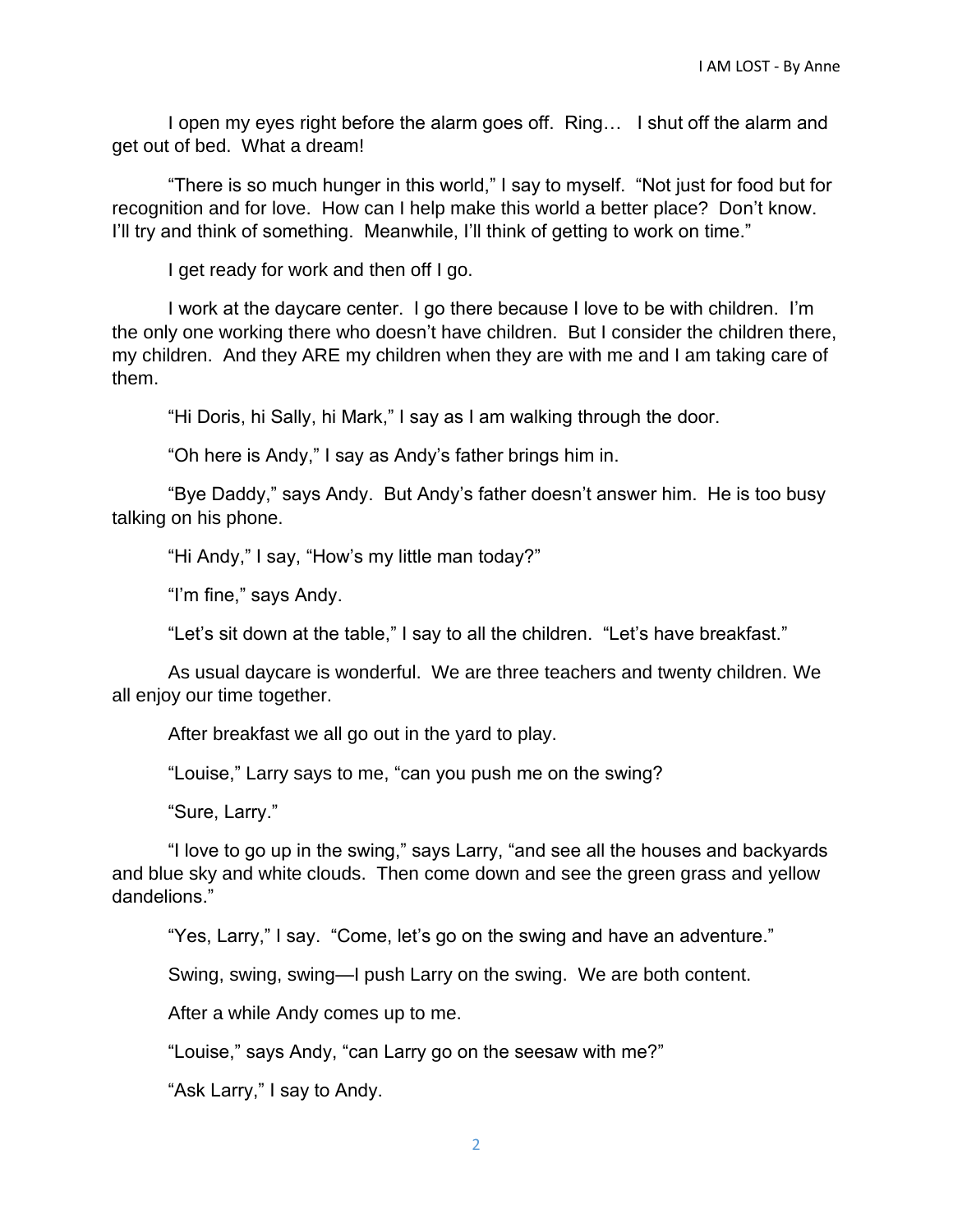"Larry," says Andy. "Do you want to go on the seesaw with me?"

"OK," says Larry.

So I stop pushing Larry on the swing. He gets off and the two boys go on the seesaw together.

"And what is the song we sing on the seesaw?" I ask them.

And we all sing it:

"Seesaw

Margery Daw

Jack shall have a new master

He shall earn

But a penny a day

Because he can't work any faster."

And the two boys have a great time on the seesaw.

"Time for a story," Teacher Patti calls out. "Let's go inside and read a story."

So the children go inside and sit in an area on the floor and Teacher Patti reads them a story. The story ends with a song:

"Three blind mice

Three blind mice

See how they run

See how they run

They all run after the butcher's wife

She cuts off their tails with a carving knife

Have you ever seen such a sight in your life?

As three blind mice."

"What does the butcher's wife do with the mice's tails she cuts off?" asks Alice.

"Maybe she puts it in the stew we're gonna have for lunch," says Billy.

"Ugh," says Alice, "I'm not eating the stew."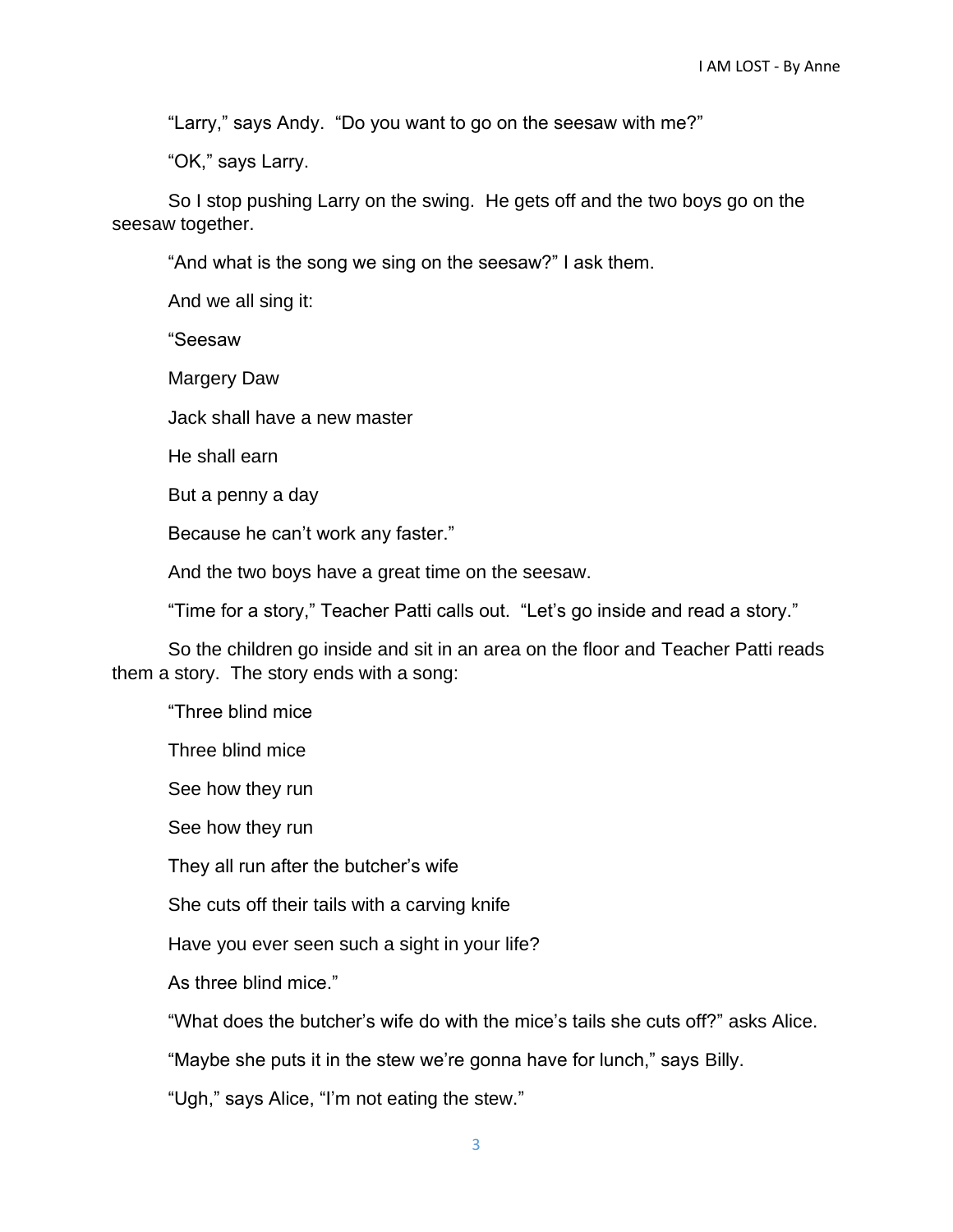"Then what will you eat?" asks Billy.

"OK," says Teacher Patti, "let's wash our hands and sit down for lunch."

And so they do. And what's for lunch? The stew of course.

"Where are the mice's tails?" asks Alice

"You already ate them," says Billy. "But we are having ice cream for dessert. Maybe it's made with mice's milk."

"Ugh," says Alice.

"Well, if you don't want your ice cream, I'll eat it," says Billy.

"No, I'll eat it," says Alice. "Besides, I don't believe anything you say."

After the ice cream I announce, "Naptime. Everybody go to your cot and lie down."

And so they do. I wish I had a cot, I think to myself.

After naptime the children break up into small groups and are involved with different activities until they are picked up to go home.

"Hi Daddy" or "Hi Mommy," they greet their parents when they come to pick them up.

"Bye everybody," the children say as they go out the door.

Here comes Andy's dad to pick up Andy.

"Hi Daddy," says Andy.

But Andy's dad is on the phone again and doesn't hear Andy.

"We learned new song today, Daddy. I'll sing it for you."

"Three blind mice

Three blind mice

See how they run

See how they run"

"Andy," yells his dad. "Stop shouting. Can't you see I'm on the phone!"